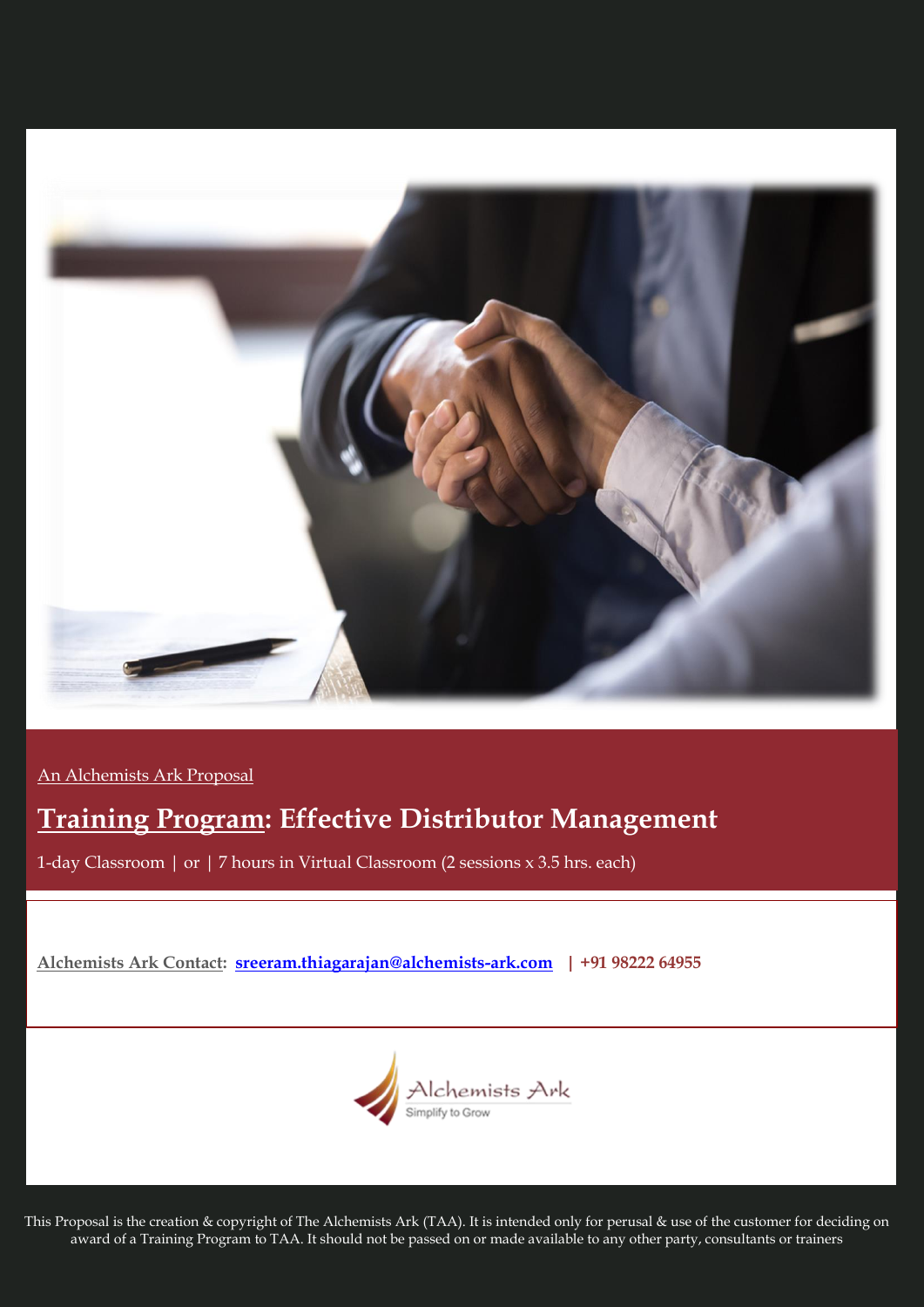

## **Why this 1- day Program on 'Effective Distributor Management'?**

**Is this true for you?** You have a network of Distributors (Dbs). It is a mixed-bag of good performers and average performers. It seems like not all are doing enough; some lack hunger. The sales team appears to be handling the non-performers sometimes with a stick, other times by deception and sometimes submissively, in desperation. With no clear plan for each one. Some of this is also due to wrong selection in the first place. If any of these ring a bell, read on!

What is the Solution? You need to equip your Sales Team with a way to Appoint Dbs, a way to Classify the existing ones and a way to Manage them with a Plan of Action for each class Dbs

#### **How will we Understand your Context?**

We will take a **45-min Master-class from the Sponsor**. We will also **speak with a couple of Participants** soon as we signup!

#### **What is our Distilled Wisdom on Distributor Management?**

**On New Distributor (Db) Appointment:** Having the right Db is half the problem solved. Those involved in Db selection need to believe that any Db he appoints will be with the company for life! To ensure the right profile of Distributors, every company needs strict GO/NOGO criteria

**On Existing Distributor Management:** Not all distributors are same, and so we cannot handle all in the same manner. Every company needs a way to classify its Distributors and have a simple plan of action for each category. The ultimate goal is that all Distributors become 'self-managing'

#### **What will be the Content of the Program?**

- What are the Beliefs required for Effective Distributor Management
- How do you Select the Right Distributors? What are the No-Go criteria
- How to Manage Existing Distributors
	- ∟ How to Classify your Distributors (into 4 categories)
	- ∟ What are the Approaches for them to become Self-managed
- How to turnaround an Underperforming Distributor in 3 months
- How to ensure that Distributors remain Self-managed
- Action Plan

In addition, a WhatsApp Group will be available for 45 days post-program for any clarifications/support

#### **What will be the Outcome of this Program?**

At the end of this program, your team will have the required **Beliefs** to Manage Distributors Effectively. Your team will have a Method to Select, Appoint, Classify and Manage their Distributors. Expect participants to learn **a few effective habits/ methods** that will go a **long way in managing your Distribution better!**

#### **What will be your Investment? What will be the terms?**

**Mode:** 1-day in Classroom |or | 7 hours in Virtual Classroom (2 Nos x 3.5 hr. Sessions) **Trainer:** Thiagarajan Sreeram, Director Alchemists Ark will train, supported by a Consultant **Investment**: **Rs. 1.5 lacs/ batch** *(10-15 participants)* **+ GST** 

# **Terms:**

- o Costs of travel and stay, if any, related to the project will be to your account on actuals
- o Invoice will be raised on delivering the Program
- o We are a registered MSME. Invoices are to be paid within 45 days. Delays liable to 14% interest
- o **Validity:** This Quote is valid for 30 days